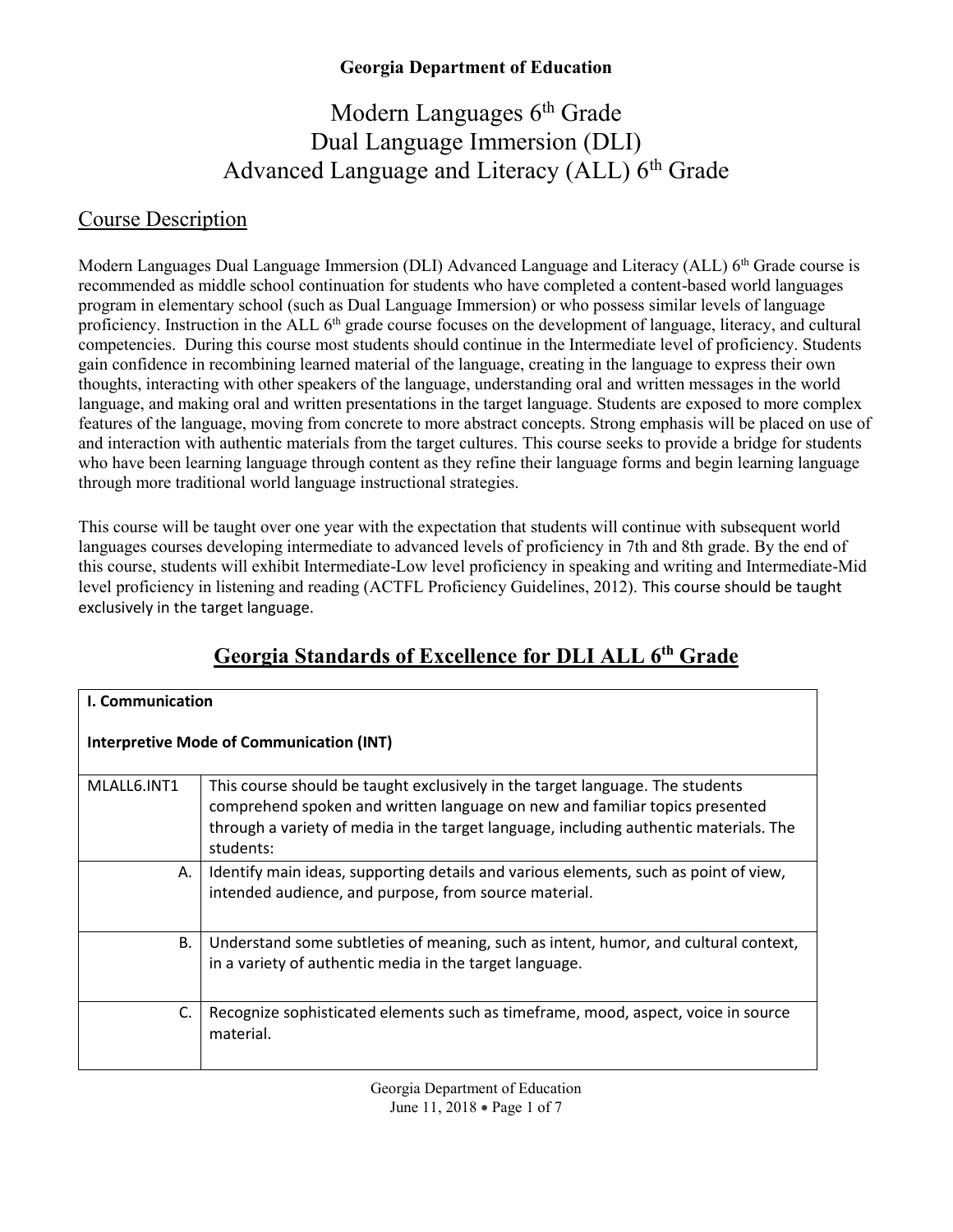| D.                                              | Comprehend and react to current events and issues presented through multiple<br>media.                                                                   |
|-------------------------------------------------|----------------------------------------------------------------------------------------------------------------------------------------------------------|
| E.                                              | Understand connected discourse of various lengths.                                                                                                       |
| F                                               | Identify cultural perspectives represented in the source material.                                                                                       |
| G.                                              | Demonstrate Intermediate-Mid proficiency in listening and reading comprehension.                                                                         |
| <b>Interpersonal Mode of Communication (IP)</b> |                                                                                                                                                          |
| MLALL6.IP1                                      | The student participates in oral and written exchange of information, opinions, and<br>ideas in a variety of timeframes and formal/ informal situations. |
| А.                                              | Use register appropriate to the situation.                                                                                                               |
| В.                                              | Respond to questions and statements.                                                                                                                     |
| C.                                              | Respond and produce questions and statements.                                                                                                            |
| D.                                              | Paraphrase and summarize information.                                                                                                                    |
| E.                                              | Utilize appropriate grammar and syntax.                                                                                                                  |
| F.                                              | Use a variety of vocabulary including idiomatic and culturally appropriate expressions.                                                                  |
| G.                                              | Demonstrate Intermediate-Low proficiency Interpersonal Speaking and Writing.                                                                             |
| MLALL6.IP2                                      | The student initiates and sustains interaction through the use of various<br>communication strategies.                                                   |
| А.                                              | Request for repetition, clarification, and explanation.                                                                                                  |
| В.                                              | Participate in extended oral and written activities reflecting the present, with some<br>usage of past and future tenses.                                |
| C.                                              | Use paraphrasing, circumlocution, body language, and other creative means to<br>convey and comprehend messages.                                          |
| D.                                              | Use self-correction.                                                                                                                                     |
| Ε.                                              | Describe and elaborate.                                                                                                                                  |
| F.                                              | Demonstrate proper pronunciation, intonation, and writing conventions.                                                                                   |
| G.                                              | Demonstrate competency in culturally appropriate gestures and other non-verbal<br>strategies.                                                            |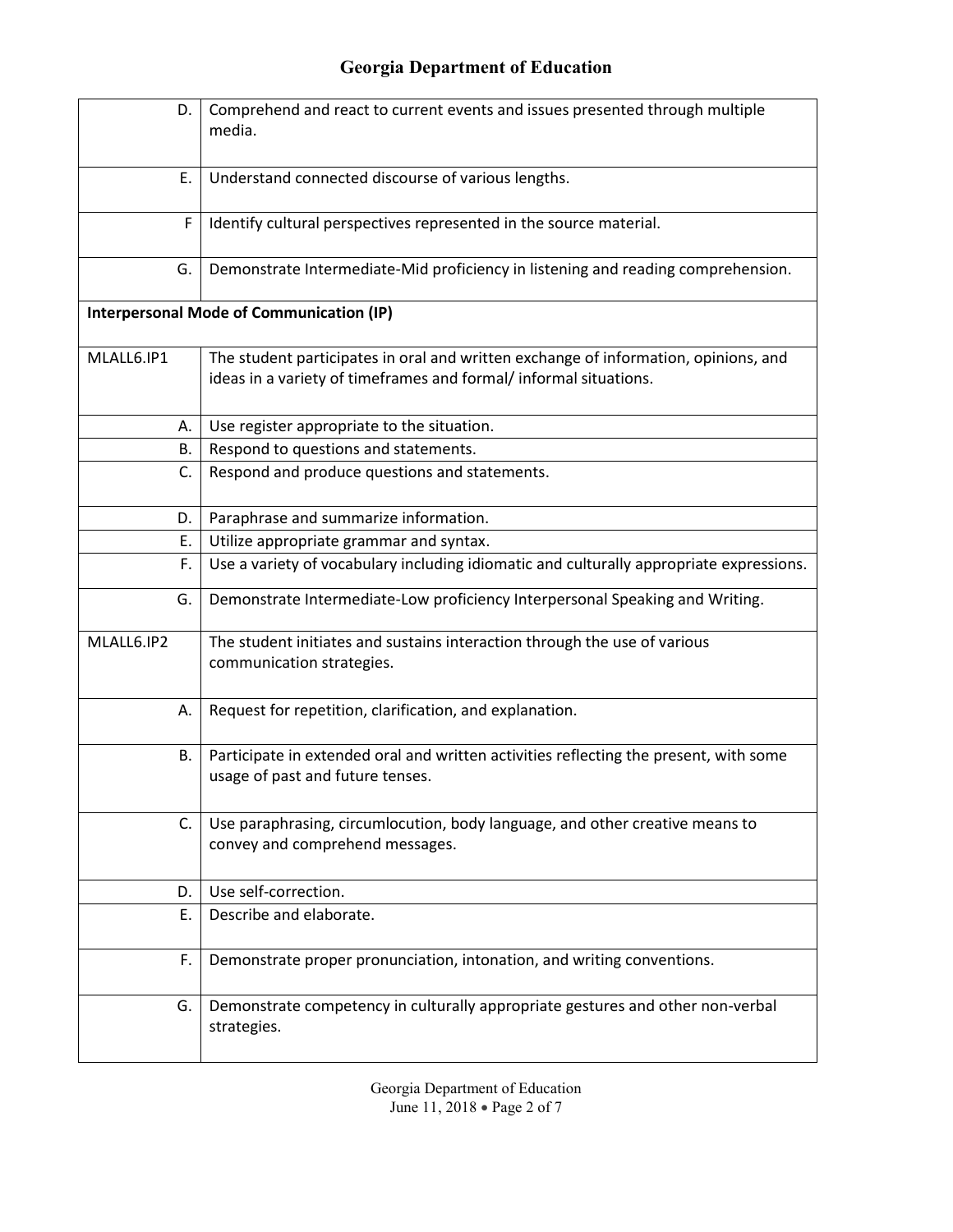| Η.                                              | Demonstrate use of transitional words, phrases, and cohesive devices.                                                                                                                           |  |
|-------------------------------------------------|-------------------------------------------------------------------------------------------------------------------------------------------------------------------------------------------------|--|
| <b>Presentational Mode of Communication (P)</b> |                                                                                                                                                                                                 |  |
| MLALL6.P1                                       | The students present information orally and in writing using familiar and new<br>vocabulary, phrases, and patterns in increasingly complex sentences and strings of<br>sentences. The students: |  |
| А.                                              | Summarize and communicate main ideas and supporting details from a variety of<br>authentic language materials.                                                                                  |  |
| В.                                              | Produce brief oral presentations (with some errors in present tense, some errors with<br>past and future tenses).                                                                               |  |
| C.                                              | Write short, organized compositions (some errors in present tense, some errors with<br>past and future tenses).                                                                                 |  |
| D.                                              | Prepare and present organized, practiced, culturally authentic presentations (e.g.<br>poetry, skits, essays, or stories).                                                                       |  |
| Ε.                                              | Demonstrate Intermediate-Low proficiency in Presentational Speaking and Writing.                                                                                                                |  |
| MLALL6.P2                                       | The student uses a variety of communication strategies in preparing and giving oral<br>and written presentation.                                                                                |  |
| А.                                              | Present in extended oral and written activities reflecting the present, with some<br>usage of past and future tenses.                                                                           |  |
| В.                                              | When appropriate, students utilize paraphrasing, circumlocution, body language, and<br>other creative strategies to convey messages.                                                            |  |
| C.                                              | Students utilize organizational strategies (i.e. developing beginning, middle, and<br>conclusion, pacing, and delivery).                                                                        |  |
| D.                                              | Use self-correction.                                                                                                                                                                            |  |
| Ε.                                              | Demonstrate proper pronunciation, intonation, and writing conventions.                                                                                                                          |  |
| F.                                              | Demonstrate competency in culturally appropriate use of register and consideration<br>of audience.                                                                                              |  |
| G.                                              | Demonstrate use of transitional words, phrases, and cohesive devices.                                                                                                                           |  |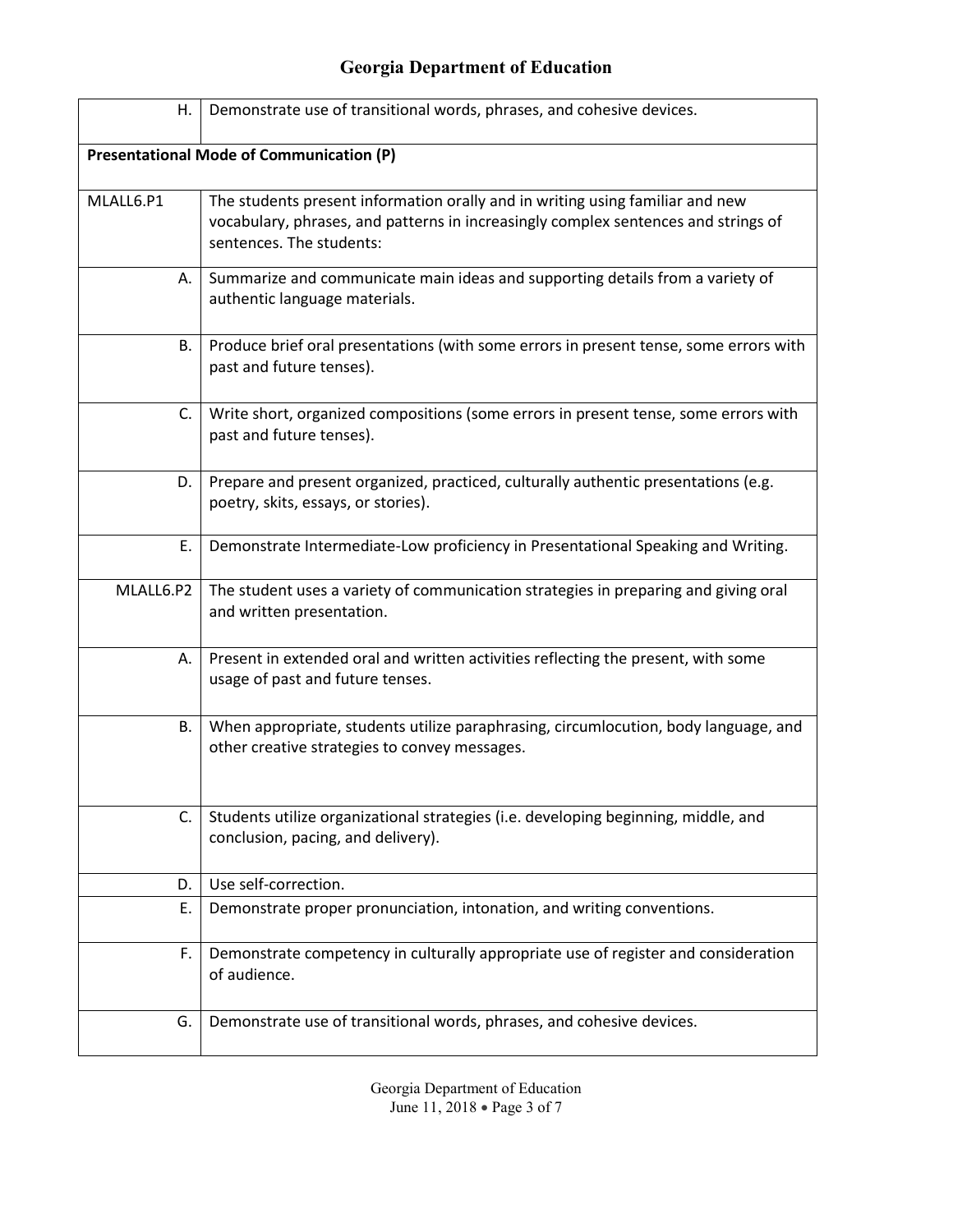| II. Cultural Perspectives, Practices, and Products (CU) |                                                                                                                                                                                                                        |  |
|---------------------------------------------------------|------------------------------------------------------------------------------------------------------------------------------------------------------------------------------------------------------------------------|--|
| MLALL6.CU1                                              | The students understand, describe, and discuss perspectives, practices, and products<br>of the cultures studied and how they are interrelated. The students:                                                           |  |
| А.                                                      | Understand, describe, and discuss the products and perspectives of the culture<br>studied.                                                                                                                             |  |
| В.                                                      | Understand, describe, and discuss the practices and perspectives of the culture<br>studied.                                                                                                                            |  |
|                                                         | III. Connections, Comparisons, and Communities (CCC)                                                                                                                                                                   |  |
| MLALL.CCC1                                              | The students reinforce and broaden knowledge of connections between the target<br>language and all other subject areas and careers. The students:                                                                      |  |
| А.                                                      | Identify and discuss how topics studied in other subject areas relate to those studied<br>in the target language class.                                                                                                |  |
| В.                                                      | Identify and discuss how language, literacy, and cultural competencies in the target<br>language relate to competitive advantage in a variety of career fields.                                                        |  |
| C.                                                      | Discuss how the viewpoints of people in countries where the target language is<br>spoken are reflected in their practices and products (i.e. political systems, art,<br>architecture, music, history, and literature). |  |
| MLALL6.CCC2                                             | The students investigate the similarities and differences that exist within and among<br>the cultures studied. The students:                                                                                           |  |
| А.                                                      | Compare the influence of world events and issues between home and target cultures.                                                                                                                                     |  |
| В.                                                      | Recognize and discuss local, regional, and national differences in the countries where<br>the target language is spoken.                                                                                               |  |
| MLALL6.CCC3                                             | The students expand knowledge of the English language through the study and<br>analysis of linguistic elements of the target language. The students:                                                                   |  |
| А.                                                      | Compare linguistic elements of the target language and English, such as the different<br>structures used to express time, tense, register, and mood.                                                                   |  |
| MLALL6.CCC4                                             | The students apply language skills and expand cultural understanding by accessing<br>information beyond the classroom setting for recreational, educational, and<br>occupational purposes. The students:               |  |
| А.                                                      | Analyze and evaluate media, entertainment, and technology in the target language<br>culture(s).                                                                                                                        |  |
| В.                                                      | Involve cultural representatives and organizations to reinforce cultural<br>understanding.                                                                                                                             |  |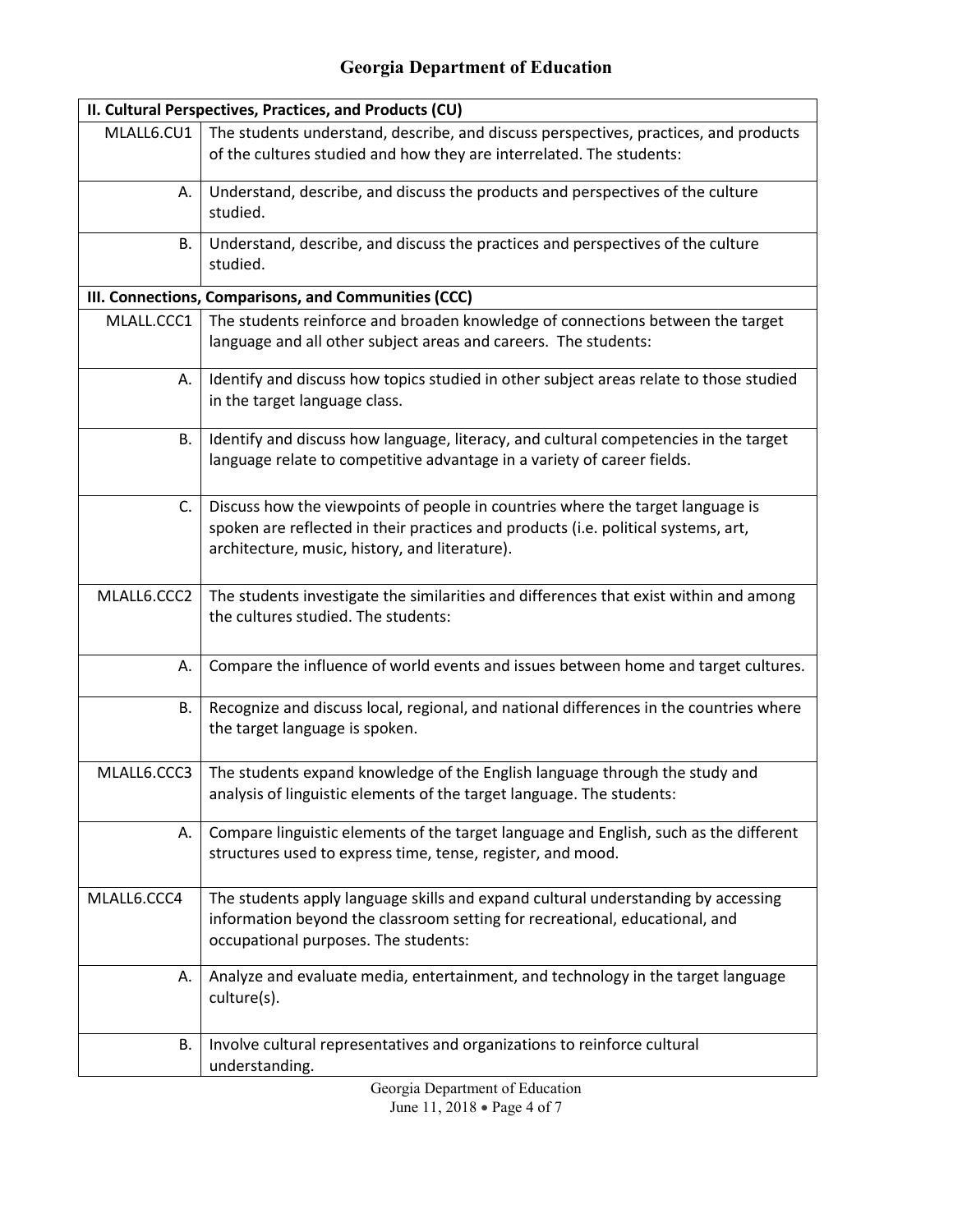| C.                                                                                                                        | Incorporate College Board Advanced Placement (AP) World Languages and Cultures                           |  |
|---------------------------------------------------------------------------------------------------------------------------|----------------------------------------------------------------------------------------------------------|--|
|                                                                                                                           | course themes.                                                                                           |  |
| DLI ALL 6 <sup>th</sup> Grade: Summary of Skills Developed                                                                |                                                                                                          |  |
| Typical DLI ALL 6 <sup>th</sup> grade students will exhibit varying levels of proficiency. The following list is intended |                                                                                                          |  |
|                                                                                                                           | to guide instruction and to assist teachers with their planning by providing a two-page reference to the |  |
|                                                                                                                           | elements described in the Georgia Standards of Excellence for Modern Languages.                          |  |
|                                                                                                                           |                                                                                                          |  |
| <b>Skills developed in MLALL6</b>                                                                                         |                                                                                                          |  |
| The students:                                                                                                             |                                                                                                          |  |
| MLALL6.IP1A                                                                                                               | Use appropriate register                                                                                 |  |
| B                                                                                                                         | Respond to questions and statements                                                                      |  |
| С                                                                                                                         | Respond and produces questions and statements                                                            |  |
|                                                                                                                           |                                                                                                          |  |
| MLALL6.IP1D                                                                                                               | Paraphrase and summarize                                                                                 |  |
| E                                                                                                                         | Use appropriate grammar and syntax                                                                       |  |
| F                                                                                                                         | Use a variety of vocabulary and expressions                                                              |  |
|                                                                                                                           |                                                                                                          |  |
| G                                                                                                                         | Demonstrate Intermediate-Low Proficiency                                                                 |  |
|                                                                                                                           |                                                                                                          |  |
| MLALL6.IP2A                                                                                                               | Request repetition, clarification, and explanation                                                       |  |
| B                                                                                                                         | Participate in oral and written                                                                          |  |
| C                                                                                                                         | Use paraphrasing, circumlocution, and other means to convey and comprehend                               |  |
| D                                                                                                                         | Use self-correction                                                                                      |  |
| E                                                                                                                         | Describe and elaborate                                                                                   |  |
| F                                                                                                                         | Use proper pronunciation, intonation, and writing conventions                                            |  |
|                                                                                                                           |                                                                                                          |  |
| G                                                                                                                         | Use culturally appropriate gestures                                                                      |  |
| н                                                                                                                         | Use transitional words, phrases, and cohesive devices                                                    |  |
| MLALL6.INT1A                                                                                                              | Identify main ideas and supporting details                                                               |  |
|                                                                                                                           |                                                                                                          |  |
| B                                                                                                                         | Understand subtleties of meaning                                                                         |  |
| C                                                                                                                         | Recognize timeframe, mood, aspect, and voice                                                             |  |
|                                                                                                                           |                                                                                                          |  |
| D                                                                                                                         | Comprehend and react to current events and issues                                                        |  |
| E                                                                                                                         | Understand connected discourse                                                                           |  |
| F                                                                                                                         | Identify cultural perspectives                                                                           |  |
| G                                                                                                                         | Demonstrate Intermediate-Mid Proficiency                                                                 |  |
|                                                                                                                           |                                                                                                          |  |

Georgia Department of Education June 11, 2018 • Page 5 of 7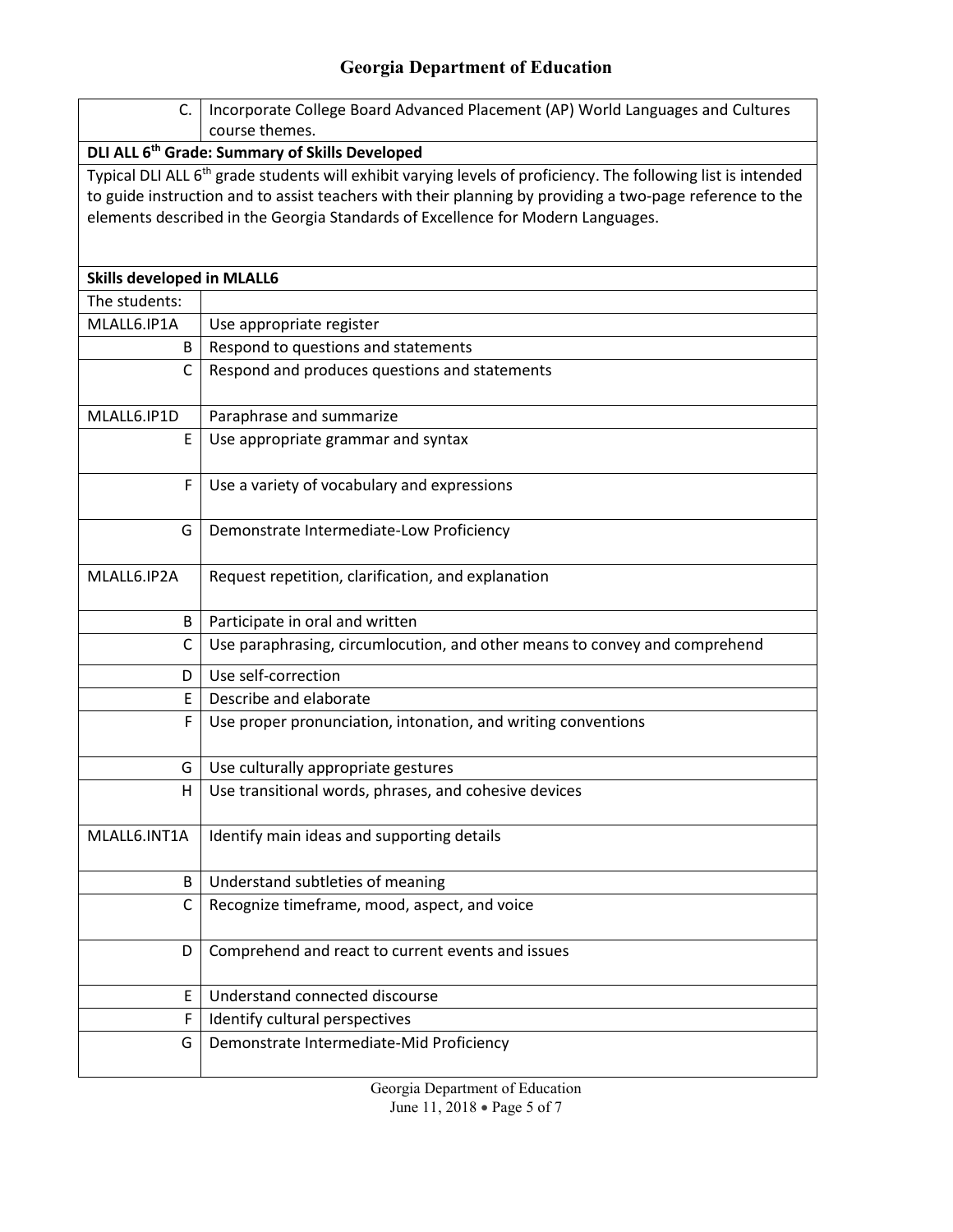| MLALL6.P1A   | Summarize and communicate main ideas and supporting details                                                          |
|--------------|----------------------------------------------------------------------------------------------------------------------|
| B            | Produce brief oral presentations                                                                                     |
| $\mathsf{C}$ | Write short, organized compositions                                                                                  |
| D            | Prepare and present culturally authentic presentations                                                               |
| MLALL6.P1E   | Demonstrate Intermediate-Low Proficiency                                                                             |
| MLALL6.P2A   | Present extended discourse in multiple timeframes                                                                    |
| MLALL6.P2B   | Use circumlocution, paraphrasing, and other strategies.                                                              |
| $\mathsf{C}$ | Utilize organizational strategies to prepare presentations                                                           |
| D            | Use self-correction                                                                                                  |
| E            | Use proper pronunciation, intonation, and writing conventions                                                        |
| F            | Appropriate use of register and consideration of audience                                                            |
| G            | Use transitional words, phrases, and cohesive devices                                                                |
| MLALL6.CU1A  | Understand, describe, and discuss products and perspectives of the culture studied.                                  |
| B            | Understand, describe, and discuss practices and perspectives of the culture studied.                                 |
| MLALL6.CCC1A | Identify and discuss connections between subject areas.                                                              |
| MLALL6.CCC2B | Identify and discuss connections with career fields.                                                                 |
| C            | Discuss how viewpoints influence cultural perspectives and products                                                  |
| MLALL6.CCC2A | Compare the influence of world events and issues between home and target culture.                                    |
| B            | Recognize and discuss local, regional, and national differences in countries where the<br>target language is spoken. |
| MLALL6.CCC3A | Compare linguistic elements of the target language and English.                                                      |
| MLALL6.CCC4A | Analyze and evaluate media, entertainment, and technology in the target language<br>culture(s).                      |